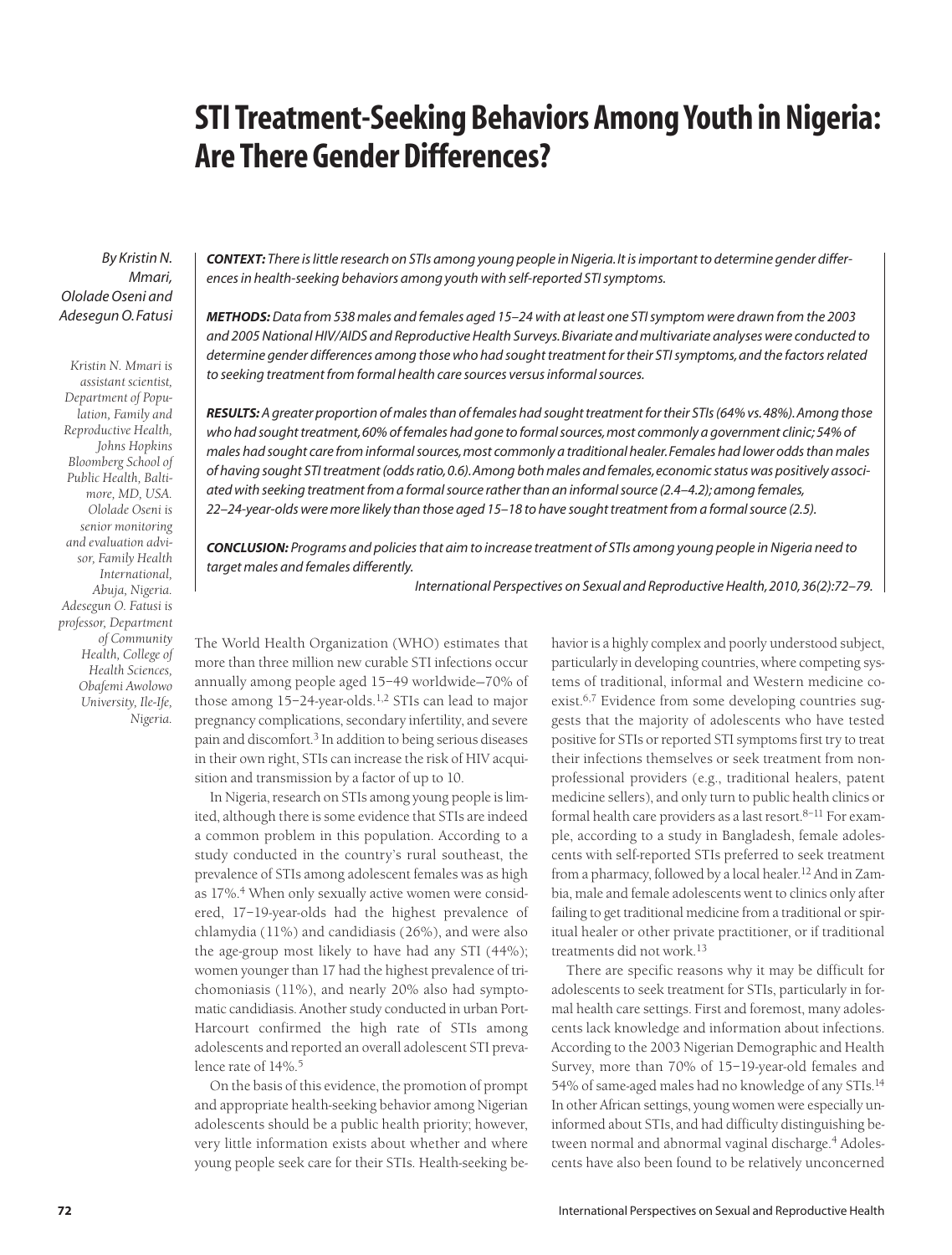about contracting an STI: For example, a study in Zambia found that male youth believed that females are the main carriers of STIs, and that it is a normal part of growing up for a young man to acquire an STI.15

In addition to these knowledge and information barriers, many adolescents simply prefer not to get treatment from formal health care providers. According to several studies, adolescents often feel unwelcome, perceive providers as being rude, or are refused services.16–18 Adolescents report other barriers to seeking care at public health facilities, including cost, the fear that services are not going to be confidential and the fear of meeting their parents or other adults they know at the health care facility.7,19

To understand how best to promote STI treatment among Nigerian youth, it is critical that we understand their treatment-seeking behaviors. In particular, we need to know the characteristics of adolescents who seek treatment for STIs and where they go to seek treatment. In Nigeria, very few studies have been conducted to examine these issues. From the few that exist, the evidence suggests that the majority of infected adolescents receive no treatment or inadequate treatment.<sup>20</sup> According to one study, 43% of young women who tested positive for an STI had not received any treatment.<sup>4</sup> Moreover, although vaginal itching was frequently reported, fewer than 3% of female adolescents had sought treatment of any kind, including traditional medicine.

It is unknown whether these findings also apply to male adolescents in Nigeria. Are health-seeking behaviors the same among male and female adolescents with reported STI symptoms? Do males seek care at the same places as females? What are the factors that predict whether adolescents seek treatment for their STIs, and are these factors the same for males and females? This study aims to answer these questions.

# **METHODS Data and Sample**

The data come from the 2003 and 2005 National HIV/AIDS and Reproductive Health Survey (NARHS), a nationally representative household survey of Nigerian females and males of reproductive age (females aged 15–49 and males aged 15–64). The primary objective of NARHS is to provide information on sexual and reproductive health in Nigeria and data for monitoring the impact of ongoing HIV and family planning behavioral change interventions. The study used a three-level, multistage method to randomly select eligible participants in each of Nigeria's 36 states with equal probability. Each state was first stratified by rural or urban area, followed by random selection of enumeration areas; individual participants were then selected at the household level.<sup>21</sup>

Trained interviewers used a structured questionnaire to ask participants about social and demographic characteristics and various reproductive and sexual health issues, including sexual behaviors, knowledge of HIV and other STIs, condom awareness and use, family planning attitudes and utilization, gender-based violence, safe motherhood and communication. The questions were largely derived from the UNAIDS general population HIV and AIDS indicator questionnaire<sup>22</sup> and the Nigeria Demographic and Health Survey.<sup>14</sup> Independent reviews of the entire survey process were undertaken by technical advisors from the U.S. Agency for International Development, the Department for International Development and WHO.21

Of the 8,382 youth (4,007 males and 4,375 females) drawn from the total population of the two surveys, we used data on sexually experienced 15–24-year-olds who reported at least one STI symptom (i.e., genital discharge, genital itching or genital ulcers) in the 12 months prior to interview; 538 respondents (162 males and 376 females) met these criteria and were included in the study.

#### **Measures**

Two dependent variables were examined: whether young people had sought medical advice or treatment the last time they experienced genital itching, discharge or ulcers, and if so, whether they went to a formal source (workplace clinic, government clinic or private pharmacy) or an informal source (religious clinic, traditional healer or patent medicine store). Independent variables included age, gender, urban or rural residence, current marital status and religion. In addition, a dichotomous measure of education was based on whether the respondent had ever attended school, and a three-tiered measure of wealth (low, medium and high) was created from questions about the respondent's type of dwelling, household assets, water supply and method of sewage removal. Two sexual behavior variables were included: a dichotomous measure of whether the respondent had had more than one partner in the previous year and a categorical measure of age at sexual debut. Finally, a four-tiered measure of STI knowledge was based on the following three questions: "Have you ever heard of diseases that can be transmitted through sexual intercourse?", "Can STIs prevent a man/woman from fathering a child/getting pregnant in the future?" and "Can you describe any of the symptoms of STIs?" Youth who had never heard of STIs were categorized as having no knowledge; those who had heard of an STI and could describe at least one symptom, but were not aware that it can cause infertility were categorized as having low knowledge; those who had heard of an STI, could describe at least one symptom and were aware that STIs can cause infertility in either men or women were categorized as having medium knowledge; and those who had heard of an STI, could describe at least one symptom and were aware that STIs can cause infertility in both men and women were categorized as having high knowledge.

#### **Statistical Analyses**

For all data analyses, we used Stata statistical analysis package version 10. Distributions of all categorical variables were compared by gender using chi-square tests. Frequencies were calculated and cross-tabulated to compare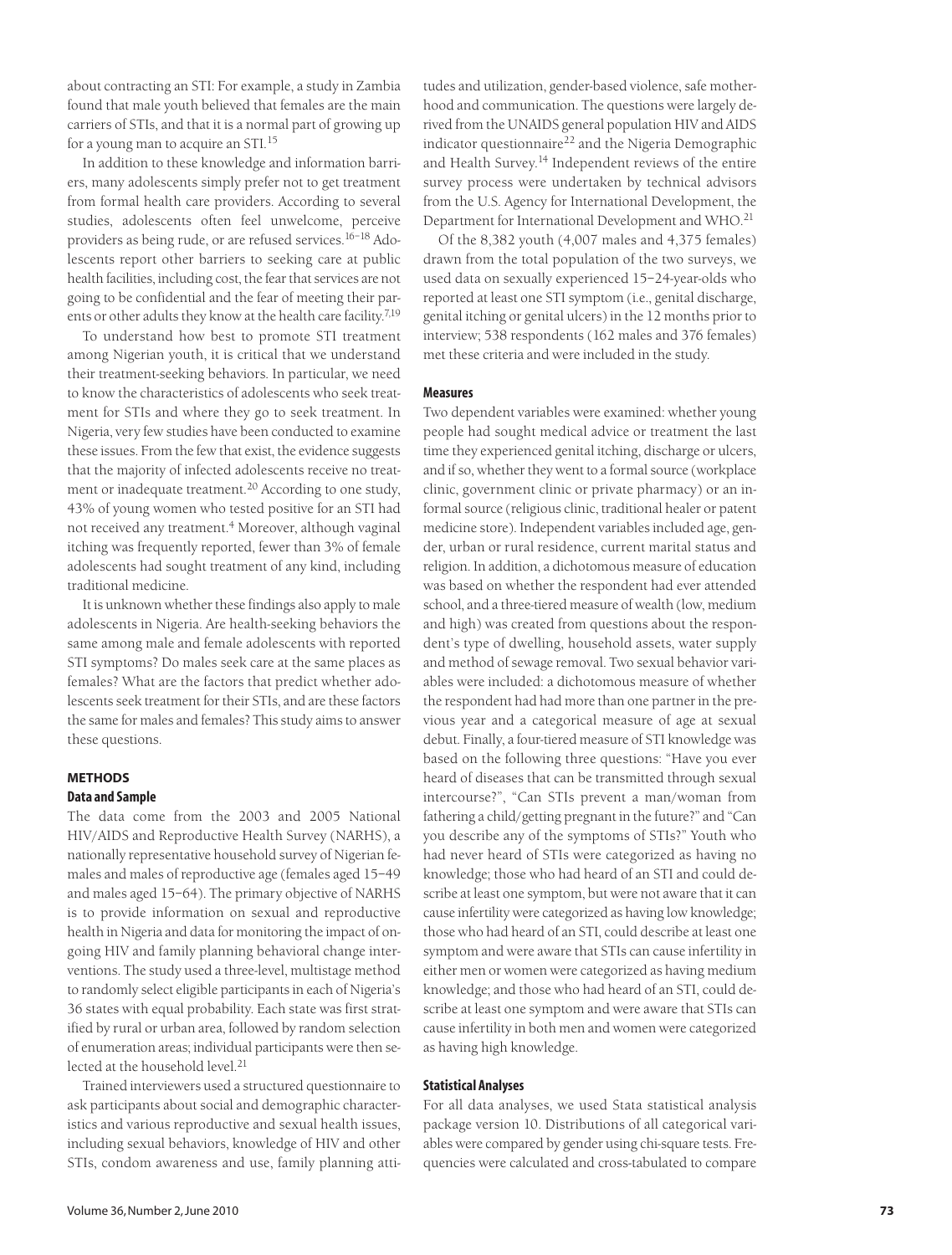*TABLE 1. Percentage distribution of Nigerian youth who reported at least one STI symptom in the 12 months prior to interview,by gender,according to selected characteristics,2003 and 2005 National HIV/AIDS and Reproductive Health Survey*

| Characteristic                         | All<br>$(N=538)$ | Males<br>$(N=162)$ | Females<br>$(N=376)$ |
|----------------------------------------|------------------|--------------------|----------------------|
| Age                                    |                  |                    |                      |
| $15 - 18$                              | 31.0             | 30.9               | 31.1                 |
| $19 - 21$                              | 37.2             | 37.7               | 36.9                 |
| $22 - 24$                              | 31.8             | 31.5               | 31.9                 |
| Religion                               |                  |                    |                      |
| Islam                                  | 41.3             | 33.3               | 44.7                 |
| Christianity                           | 57.4             | 64.8               | 54.3                 |
| Traditional                            | 0.7              | 1.2                | 0.5                  |
| Other                                  | 0.6              | 0.6                | 0.5                  |
| <b>Residence</b>                       |                  |                    |                      |
| Urban                                  | 42.4             | 40.1               | 43.4                 |
| Rural                                  | 57.6             | 59.9               | 56.4                 |
| Geopolitical zone                      |                  |                    |                      |
| North West                             | 25.3             | 17.9               | 28.5                 |
| North East<br><b>North Central</b>     | 8.9<br>19.3      | 8.6<br>24.1        | 9.0<br>17.3          |
| South West                             | 19.5             | 14.8               | 21.5                 |
| South East                             | 8.0              | 9.9                | 7.2                  |
| South South                            | 19.0             | 24.7               | 16.5                 |
| <b>Ever attended school</b>            |                  |                    |                      |
| Yes                                    | 85.6             | 91.4               | 83.0                 |
| No                                     | 14.4             | 8.6                | 17.0                 |
| <b>Economic status</b>                 |                  |                    |                      |
| Low                                    | 40.2             | 37.7               | 41.2                 |
| Middle                                 | 39.9             | 41.4               | 39.4                 |
| High                                   | 19.9             | 20.9               | 19.4                 |
| <b>Marital status</b>                  |                  |                    |                      |
| Married                                | 29.6             | 7.4                | 39.1                 |
| Single                                 | 70.4             | 92.6               | 60.9                 |
| No. of sexual partners in last 12 mos. |                  |                    |                      |
| 1                                      | 50.4             | 28.4               | 59.8                 |
| $\geq$ 2                               | 49.6             | 71.6               | 40.2                 |
| Age at sexual debut                    |                  |                    |                      |
| Married                                |                  |                    |                      |
| $<$ 15                                 | 28.3             | 8.3                | 29.9                 |
| $15 - 19$                              | 59.2             | 75.0               | 57.2                 |
| $20 - 24$                              | 10.1             | 16.7               | 9.5                  |
| Cannot recall                          | 2.5              | 0.0                | 2.7                  |
| Single                                 |                  |                    |                      |
| <15<br>$15 - 19$                       | 8.4<br>43.7      | 10.7<br>40.7       | 6.9<br>44.8          |
| $20 - 24$                              | 8.4              | 8.7                | 8.3                  |
| Cannot recall                          | 39.8             | 40.0               | 31.7                 |
| STI knowledge                          |                  |                    |                      |
| None                                   | 17.8             | 11.1               | 20.7                 |
| Low                                    | 23.6             | 25.9               | 22.6                 |
| Medium                                 | 17.3             | 21.6               | 15.5                 |
| High                                   | 41.3             | 41.4               | 41.2                 |
| <b>STI symptom</b>                     |                  |                    |                      |
| Genital discharge                      | 61.8             | 57.9               | 63.6                 |
| Genital itching                        | 65.1             | 60.5               | 67.0                 |
| Genital ulcer                          | 18.3             | 23.6               | 16.0                 |
| <b>Sought STI treatment</b>            |                  |                    |                      |
| Yes                                    | 52.8             | 64.2               | 47.9                 |
| No                                     | 47.2             | 35.8               | 52.1                 |
| Total                                  | 100.0            | 100.0              | 100.0                |

adolescents who sought any treatment with those who did not, and to identify differences between males and females in each group.

We conducted logistic regression analysis to see if an association existed between individual variables and young peoples' seeking any STI treatment and with their seeking treatment in the formal sector versus the informal sector. The odds ratios presented for each variable in the first set of regression analysis were adjusted for demographic factors, sexual behavior and knowledge of STIs. This model was the most parsimonious, given that it had the lowest Akaike's information criterion value; it was used again in the second set of logistic regressions to assess the influence of the independent variables on seeking health care in the formal versus informal sector. This second set of analyses was done separately for males and females; their odds ratios were then compared.

## **RESULTS**

# **Descriptive Statistics**

The mean age of the sample was 19.8 years; males' and females' mean ages were similar (19.9 and 19.8, respectively). Fifty-seven percent of young people were Christian, 41% Muslim and the remainder were members of either traditional or other religious groups (Table 1). Nearly three-fifths lived in rural areas, and the greatest proportion (25%) lived in the country's North West zone. There was large geographic variation by gender: The highest proportions of males lived in the South South and North Central zones (25% and 24%, respectively), whereas the highest proportions of females lived in the North West and South West zones (29% and 22%, respectively). The vast majority of young people had attended school (86%).

Overall, 30% of the respondents were married, but marital status differed strongly by gender—nearly 40% of females were married, compared with only 7% of males. This gender difference was also reflected in respondents' number of sexual partners: Four in 10 women reported more than one partner in the past year, whereas more than seven in 10 men had had multiple recent partners. Nearly 30% of married females had had first sex before age 15, compared with 7% of single females and 8–11% of men, which may indicate that a sizeable proportion of young women are married at a very early age. The STI knowledge of young people was fairly high and did not differ by gender. The most common STI symptom reported was genital itching (65%), followed by genital discharge (62%) and genital ulcers (18%). A greater proportion of males than of females sought treatment for their STI symptoms (64% vs. 48%), despite similar levels of STI knowledge.

# **Bivariate Analyses**

The proportions of young people with genital itching or genital ulcers who had sought STI treatment was significantly greater than the proportions who had not (57% vs. 43% and 68% vs. 32%, respectively—Table 2). The majority of males had sought treatment for their STI (64%);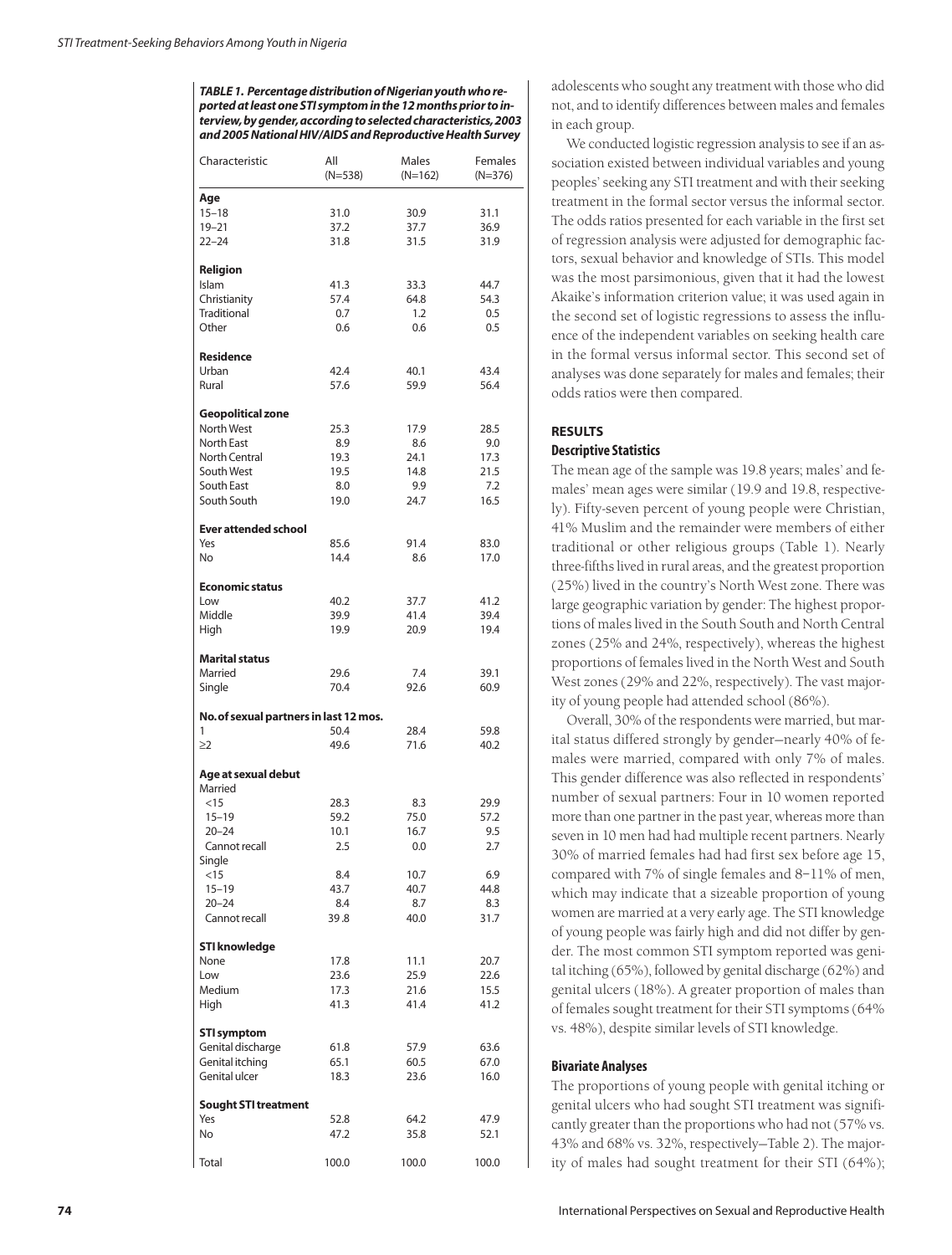however, more than half of females (52%) had not sought treatment. Seeking treatment was more common than not among 19–21-year-olds (52% vs. 49%) and 22–24-yearolds (63% vs. 37%); not seeking treatment was more prevalent among those aged 15–18 (56% vs. 44%). In addition, there was some variation in treatment seeking by geopolitical zone: For example, in the South South, 73% of young people had sought STI treatment and 27% had not, whereas in the North West, 37% had sought treatment and 63% had not. Finally, older age at sexual debut and higher STI knowledge were associated with treatmentseeking behavior.

Among those who had sought STI treatment, a greater proportion of females than of males had done so in the formal health sector (60% vs. 46%—not shown); a greater proportion of males than of females had sought treatment in the informal health sector (54% vs. 40%). Within each system of care, there were few gender differences with regard to where young people went for treatment. In the formal health care sector, government health clinics were the most common source of care for both males and females (37% and 41%, respectively—Table 3, page 76), and within the informal health care system, traditional healers were the most common source of care for both genders (39% and 23%, respectively). However, a greater proportion of females with genital itching than of their male counterparts sought treatment (76% vs. 60%), which is somewhat surprising given previous findings that women in general do not seek STI treatment for genital itching because they consider it normal and related to the menstrual cycle.23,24 In addition, a greater proportion of young men than of women had sought treatment for genital ulcers (30% vs. 20%), although the finding was only marginally significant (p<0.06). Furthermore, there were gender differences with regard to geopolitical zone, education, marital status and number of sexual partners in the last 12 months: Males who sought treatment were more likely than females to reside in the South South geopolitical zone, have formal education, be unmarried and have had a greater number of recent sexual partners.

#### **Multivariate Analyses**

In logistic regression analyses, few variables were associated with young people's STI treatment-seeking behavior (Table 4, page 77). Females had lower odds than males of having sought STI treatment (odds ratio, 0.6), and respondents aged 22–24 had greater odds than those aged 15–18 of having done so (2.3). In addition, young people living in the North Central, South East and South South zones were more likely than those in the North West to have sought treatment (2.4–5.0).

In gender-specific analyses of treatment seeking by health care sector (formal vs. informal), the only factor associated with males' STI treatment-seeking behavior was economic status: Compared with young men of low economic status, those of middle or high status had greater odds of having sought treatment from a formal source

#### *TABLE 2.Percentage distribution of youth, by STI treatmentseeking behavior, according to selected characteristics*

| Characteristic                         | Sought treatment |                        | Total          |  |  |
|----------------------------------------|------------------|------------------------|----------------|--|--|
|                                        | Yes<br>$(N=284)$ | <b>No</b><br>$(N=254)$ |                |  |  |
| <b>STI symptom</b>                     |                  |                        |                |  |  |
| Genital discharge                      | 50.3             | 49.7                   | 100.0          |  |  |
| Genital itching**                      | 56.6             | 43.4                   | 100.0          |  |  |
| Genital ulcer**                        | 68.4             | 31.6                   | 100.0          |  |  |
| Gender**                               |                  |                        |                |  |  |
| Male                                   | 64.2             | 35.8                   | 100.0          |  |  |
| Female                                 | 47.9             | 52.1                   | 100.0          |  |  |
|                                        |                  |                        |                |  |  |
| Age**                                  |                  |                        |                |  |  |
| $15 - 18$                              | 43.7             | 56.3                   | 100.0          |  |  |
| $19 - 21$                              | 51.5             | 48.5                   | 100.0          |  |  |
| $22 - 24$                              | 63.2             | 36.8                   | 100.0          |  |  |
| Religion                               |                  |                        |                |  |  |
| Christianity                           | 56.3             | 43.7                   | 100.0          |  |  |
| Other                                  | 48.1             | 51.9                   | 100.0          |  |  |
|                                        |                  |                        |                |  |  |
| <b>Residence</b><br>Urban              | 54.4             | 45.6                   | 100.0          |  |  |
| Rural                                  | 51.6             | 48.4                   | 100.0          |  |  |
|                                        |                  |                        |                |  |  |
| Geopolitical zone**                    |                  |                        |                |  |  |
| North West                             | 36.8             | 63.2                   | 100.0          |  |  |
| <b>North East</b>                      | 50.0             | 50.0                   | 100.0          |  |  |
| <b>North Central</b>                   | 59.6             | 40.4                   | 100.0          |  |  |
| South West                             | 47.6             | 52.4                   | 100.0          |  |  |
| South East                             | 55.8             | 44.2                   | 100.0          |  |  |
| South South                            | 72.6             | 27.4                   | 100.0          |  |  |
| <b>Ever attended school</b>            |                  |                        |                |  |  |
| Yes                                    | 54.1             | 45.9                   | 100.0          |  |  |
| No                                     | 44.9             | 55.1                   | 100.0          |  |  |
|                                        |                  |                        |                |  |  |
| <b>Economic status</b><br>Low          | 50.0             |                        |                |  |  |
| Middle                                 | 54.9             | 50.0<br>45.1           | 100.0<br>100.0 |  |  |
| High                                   | 54.2             | 45.8                   | 100.0          |  |  |
|                                        |                  |                        |                |  |  |
| <b>Marital status</b>                  |                  |                        |                |  |  |
| Married                                | 49.7             | 50.3                   | 100.0          |  |  |
| Single                                 | 54.1             | 45.9                   | 100.0          |  |  |
| No. of sexual partners in last 12 mos. |                  |                        |                |  |  |
| 1                                      | 53.1             | 46.9                   | 100.0          |  |  |
| $\geq$ 2                               | 52.4             | 47.6                   | 100.0          |  |  |
|                                        |                  |                        |                |  |  |
| Age at sexual debut**<br>$<$ 15        | 55.8             | 44.2                   | 100.0          |  |  |
| $15 - 19$                              | 55.1             | 44.9                   | 100.0          |  |  |
| $20 - 24$                              | 75.0             | 25.0                   | 100.0          |  |  |
| Cannot recall                          | 40.7             | 59.4                   | 100.0          |  |  |
|                                        |                  |                        |                |  |  |
| STI knowledge*                         |                  |                        |                |  |  |
| None                                   | 41.7             | 58.3                   | 100.0          |  |  |
| Low<br>Medium                          | 51.9             | 48.1                   | 100.0          |  |  |
| High                                   | 49.5<br>59.5     | 50.5<br>40.5           | 100.0          |  |  |
|                                        |                  |                        | 100.0          |  |  |

 $*_{p<.05.**p<.01}$ .

rather than from an informal source (odds ratios, 4.2 and 3.9, respectively). Among females, those aged 22–24 had greater odds than 15–18-year-olds of having sought treatment from a formal source (2.5). In addition, young women of middle economic status were more likely than those of low status to have sought treatment from the formal health care sector (2.4).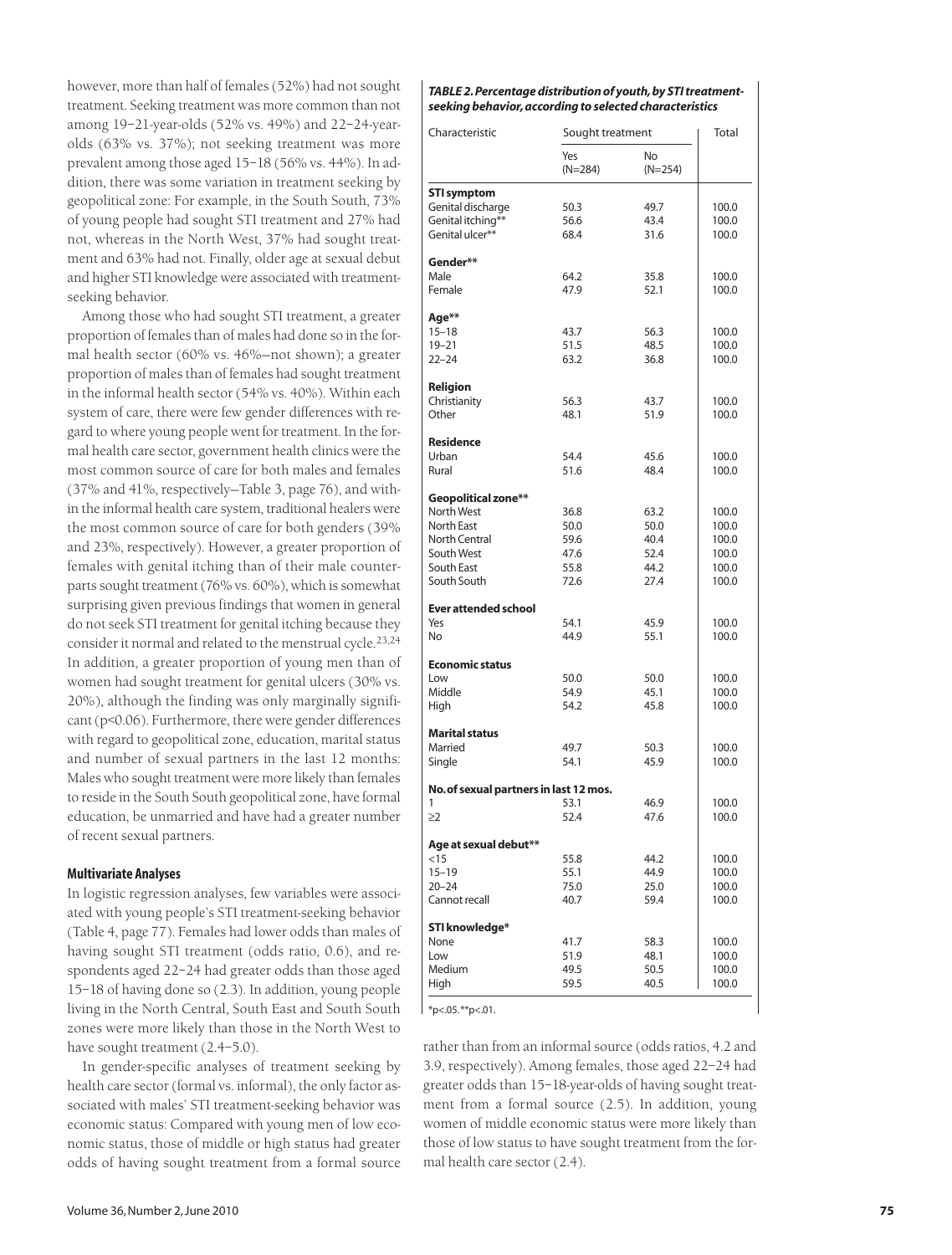| TABLE 3. Percentage distribution of youth who sought treatment for STI symptoms, by gender, according to selected |
|-------------------------------------------------------------------------------------------------------------------|
| <b>characteristics</b>                                                                                            |

| Characteristic           | Males<br>$(N=104)$ | Females<br>$(N=180)$ | Characteristic                           | Males<br>$(N=104)$ | Females<br>$(N=180)$ |
|--------------------------|--------------------|----------------------|------------------------------------------|--------------------|----------------------|
| Health Facility*, †, ‡   |                    |                      | <b>Geopolitical zone (continued)</b>     |                    |                      |
| Formal                   |                    |                      | North Central                            | 25.9               | 19.4                 |
| Workplace clinic         | 13.5               | 12.8                 | South West                               | 11.5               | 21.1                 |
| Government clinic        | 36.5               | 41.1                 | South East                               | 6.7                | 9.4                  |
| Private clinic           | 22.1               | 22.8                 | South South**                            | 33.7               | 21.7                 |
| Private pharmacy         | 25.9               | 17.2                 |                                          |                    |                      |
| Informal                 |                    |                      | Ever attended school*                    |                    |                      |
| Religious clinic         | 3.9                | 4.4                  | Yes                                      | 92.3               | 85.0                 |
| Traditional healer**     | 39.4               | 23.3                 | <b>No</b>                                | 7.7                | 15.0                 |
| Patent medicine store    | 18.3               | 15.6                 |                                          |                    |                      |
|                          |                    |                      | <b>Economic status</b>                   |                    |                      |
| <b>STI symptom</b>       |                    |                      | Low                                      | 38.5               | 37.8                 |
| Genital discharge        |                    |                      | Medium                                   | 41.4               | 41.7                 |
| Yes                      | 55.3               | 61.1                 | High                                     | 20.2               | 20.6                 |
| <b>No</b>                | 44.7               | 38.9                 |                                          |                    |                      |
| Genital itching**        |                    |                      | Married**                                |                    |                      |
| Yes                      | 59.6               | 75.6                 | Yes                                      | 9.6                | 38.3                 |
| <b>No</b>                | 40.4               | 24.4                 | <b>No</b>                                | 90.4               | 61.7                 |
| Genital ulcer            |                    |                      |                                          |                    |                      |
| Yes                      | 29.8               | 20.0                 | No. of sexual partners in last 12 mos.** |                    |                      |
| <b>No</b>                | 70.2               | 80.0                 | 1                                        | 32.7               | 61.1                 |
|                          |                    |                      | $\geq$ 2                                 | 67.3               | 38.9                 |
| Age                      |                    |                      |                                          |                    |                      |
| $15 - 18$                | 25.0               | 26.1                 | Age at sexual debut                      |                    |                      |
| $19 - 21$                | 34.6               | 37.2                 | <15                                      | 12.5               | 16.7                 |
| $22 - 24$                | 40.3               | 36.7                 | $15 - 19$                                | 46.2               | 52.2                 |
|                          |                    |                      | $20 - 24$                                | 14.4               | 11.7                 |
| Religion                 |                    |                      | Cannot recall                            | 26.9               | 19.4                 |
| Christianity             | 65.4               | 58.9                 |                                          |                    |                      |
| Other                    | 34.6               | 41.1                 | <b>STI knowledge</b>                     |                    |                      |
|                          |                    |                      | None                                     | 7.7                | 17.8                 |
| <b>Residence</b>         |                    |                      | Low                                      | 25.9               | 21.7                 |
| Urban                    | 37.5               | 47.2                 | Medium                                   | 20.2               | 13.9                 |
| Rural                    | 62.5               | 52.8                 | High                                     | 46.2               | 46.7                 |
| <b>Geopolitical zone</b> |                    |                      | Total                                    | 100.0              | 100.0                |
| North West*              | 15.4               | 18.9                 |                                          |                    |                      |
| North East               | 6.7                | 9.4                  |                                          |                    |                      |
|                          |                    |                      |                                          |                    |                      |

\*Significantly different by gender at p<.05.\*\*Significantly different by gender at p<.01.†Gender differences were significant for the two health sectors,but not the individual types of facilities.‡Percentages add to more than 100% because respondents were allowed to give more than one answer.

## **DISCUSSION**

According to our findings, there were large differences in the STI treatment-seeking behavior of young men and women in Nigeria. Males were more likely than females to seek treatment for their symptoms, which is consistent with previous research conducted in Nairobi, Kenya.<sup>25</sup> From a social and cultural perspective, there are several reasons why this may be. First, females tend to bear the bulk of the stigma attached to STIs, with infections often being perceived as a sign of promiscuity.<sup>8</sup> As a result, women may choose not to confide in anyone, even if they have an unusual discharge or a sore. Second, the majority of young women who reported at least one STI symptom were married and may have been infected by their husband. Married women—out of fear of possible repercussions—may choose to treat their STIs themselves rather than risk going to a public health facility that might share their information with their husband.<sup>26</sup> Finally, males might simply experience STIs differently than females. Indeed, as mentioned previously, many women who experience such STI symptoms as vaginal discharge and genital itching do not regard them as serious or as the result of sexual intercourse and, therefore, do not believe that they need to be treated.24,27

We also found differences between where young men and women go for STI treatment. Males who sought STI treatment were more likely to go to informal sources, particularly traditional healers, whereas females who sought treatment were more likely to go to formal sources, such as government health clinics. This may be because clinics are often seen as being for women, and males may feel uncomfortable being treated by a female provider.<sup>8</sup> Traditional healers, on the other hand, may be viewed as being more discreet because they are usually located far away from town and are less busy than government clinics. One study found that access to traditional healers was viewed as being better than access to government clinics.<sup>28</sup> In addition, there is a widespread belief that traditional medicine is more effective for STIs than Western medicine.<sup>29</sup> Furthermore, although traditional healers do charge for their services, they may allow clients to pay at least part of their fee later on, as opposed to government clinics, which require full payment at time of treatment.<sup>30</sup> A previous Nigerian study reported "low cost and speed of both service delivery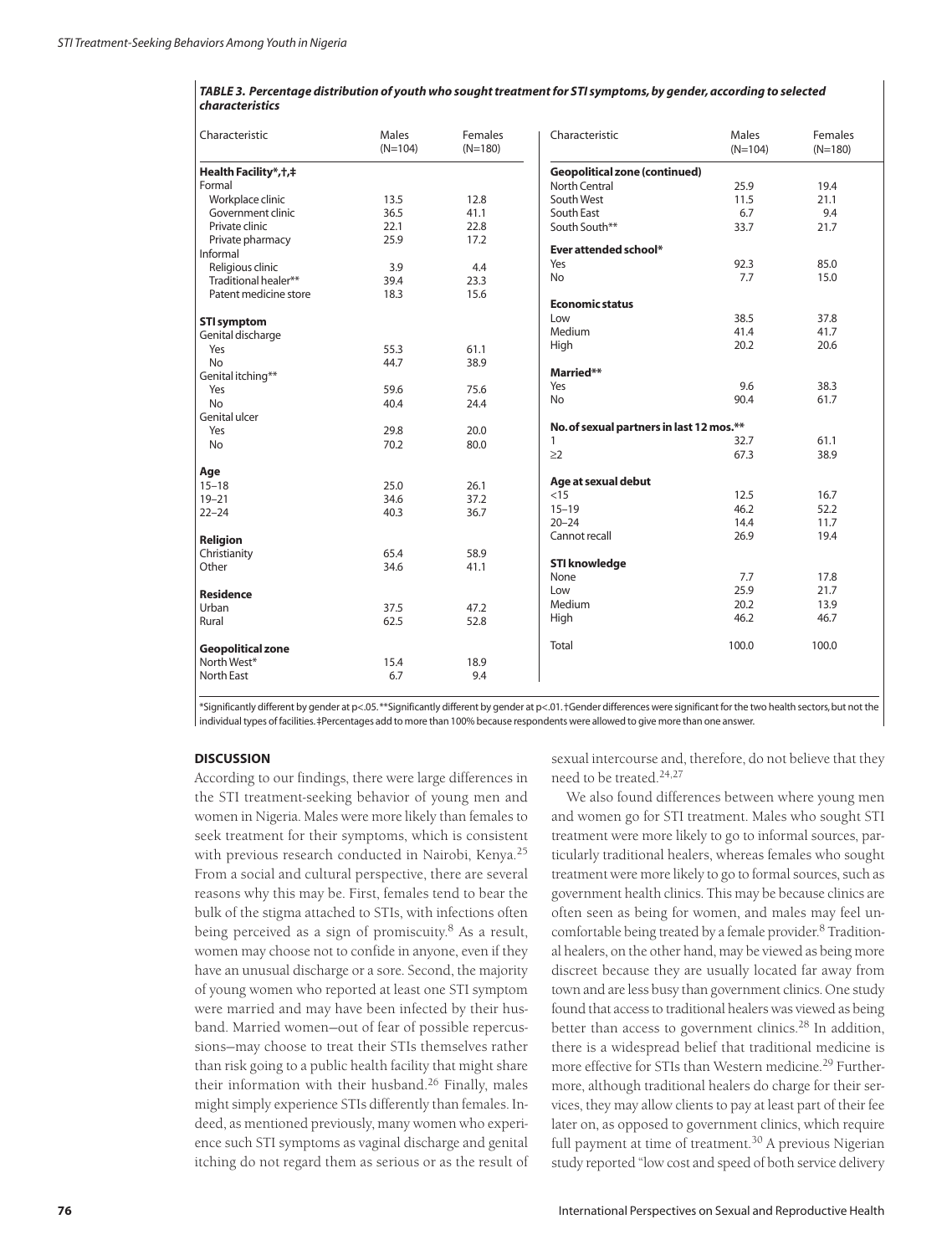*TABLE 4. Odds ratios (and 95% confidence intervals) from logistic regression analysis examining the likelihood that youth with STI symptoms sought treatment; and odds ratios (and 95% confidence intervals) from logistic regression analyses examining the likelihood that youth who sought treatment did so from a formal rather than an informal source, by gender*

| Characteristic                         | Sought any treatment   | Sought treatment from formal source† |                      |                         |                     |
|----------------------------------------|------------------------|--------------------------------------|----------------------|-------------------------|---------------------|
|                                        | $(N=538)$              | Males ( $N=104$ )                    |                      | Females (N=180)         |                     |
|                                        | Adjusted               | Unadjusted                           | Adjusted             | Unadjusted              | Adjusted            |
| <b>DEMOGRAPHIC</b>                     |                        |                                      |                      |                         |                     |
| Gender                                 |                        |                                      |                      |                         |                     |
| Male (ref)                             | 1.00                   | na                                   | na                   | na                      | na                  |
| Female                                 | $0.56(0.36 - 0.87)$ ** | na                                   | na                   | na                      | na                  |
| Age                                    |                        |                                      |                      |                         |                     |
| $15-18$ (ref)                          | 1.00                   | 1.00                                 | 1.00                 | 1.00                    | 1.00                |
| $19 - 21$                              | $1.39(0.89 - 2.18)$    | $0.69(0.25 - 1.88)$                  | $0.45(0.14 - 1.51)$  | $1.33(0.63 - 2.83)$     | $1.62(0.70 - 3.75)$ |
| $22 - 24$                              | $2.33(1.42 - 3.82)$ ** | $0.64(0.24 - 1.72)$                  | $0.62(0.18 - 2.14)$  | $2.05(0.95 - 4.44)$     | 2.45 (1.00-5.92)*   |
| <b>Marital status</b>                  |                        |                                      |                      |                         |                     |
| Married (ref)                          | 1.00                   | 1.00                                 | 1.00                 | 1.00                    | 1.00                |
| Single                                 | $0.93(0.55 - 1.56)$    | 3.83 (0.77-19.01)                    | 5.72 (0.91-35.95)    | $1.39(0.75 - 2.56)$     | $1.20(0.50 - 2.85)$ |
| <b>Attended school</b>                 |                        |                                      |                      |                         |                     |
| No (ref)                               | 1.00                   | 1.00                                 | na                   | 1.00                    | 1.00                |
| Yes                                    | $0.94(0.53 - 1.67)$    | $\ddagger$                           | na                   | $1.76(0.77 - 4.01)$     | $0.81(0.29 - 2.89)$ |
| <b>Economic status</b>                 |                        |                                      |                      |                         |                     |
| Low (ref)                              | 1.00                   | 1.00                                 | 1.00                 | 1.00                    | 1.00                |
| Middle                                 | $1.06(0.69 - 1.64)$    | $3.66(1.46 - 9.19)^*$                | 4.17 (1.46-11.93)*   | $2.54(1.28 - 5.01)^{*}$ | 2.41 (1.09-5.32)*   |
| High                                   | $0.99(0.59 - 1.69)$    | $3.52(1.16 - 10.65)^*$               | 3.91 (1.09-14.02)*   | $2.82(1.21 - 6.61)^{*}$ | $2.26(0.85 - 5.98)$ |
| <b>Geopolitical zone</b>               |                        |                                      |                      |                         |                     |
| North West (ref)                       | 1.00                   | 1.00                                 | 1.00                 | 1.00                    | 1.00                |
| North East                             | 1.91 (0.95-3.84)       | $\ddagger$                           | na                   | $0.62(0.19 - 2.02)$     | $0.77(0.21 - 2.74)$ |
| <b>North Central</b>                   | $2.41(1.39 - 4.17)$ ** | $1.55(0.44 - 5.47)$                  | $1.67(0.38 - 7.34)$  | $1.70(0.65 - 4.49)$     | $1.69(0.60 - 4.78)$ |
| South West                             | 1.72 (0.98-3.04)       | $2.33(0.51 - 10.77)$                 | $2.02(0.37 - 11.07)$ | $1.93(0.74 - 5.03)$     | $1.49(0.51 - 4.42)$ |
| South East                             | $2.39(1.15 - 5.00)$ ** | $1.25(0.21 - 7.62)$                  | 2.65 (0.29-23.49)    | $2.89(0.78 - 10.68)$    | $2.35(0.57 - 9.64)$ |
| South South                            | 4.97 (2.69-9.16)**     | $1.98(0.59 - 6.64)$                  | $2.27(0.55 - 9.41)$  | $1.04(0.41 - 2.61)$     | $0.81(0.28 - 2.33)$ |
| SEXUAL BEHAVIOR AND KNOWLEDGE          |                        |                                      |                      |                         |                     |
| No. of sexual partners in last 12 mos. |                        |                                      |                      |                         |                     |
| $1$ (ref)                              | 1.00                   | 1.00                                 | 1.00                 | 1.00                    | 1.00                |
| $\geq$ 2                               | $1.01(0.65 - 1.59)$    | $1.62(0.70 - 3.72)$                  | $1.07(0.37 - 3.06)$  | $1.34(0.72 - 2.49)$     | $1.25(0.55 - 2.79)$ |
| <b>STI knowledge</b>                   |                        |                                      |                      |                         |                     |
| None (ref)                             | 1.00                   | 1.00                                 | 1.00                 | 1.00                    | 1.00                |
| Low                                    | $1.16(0.65 - 2.06)$    | $0.83(0.16 - 4.29)$                  | $0.93(0.13 - 6.37)$  | $2.55(0.96 - 6.74)$     | $2.60(0.87 - 7.75)$ |
| Medium                                 | $0.99(0.53 - 1.88)$    | $1.83(0.35 - 9.72)$                  | $1.38(0.19 - 9.83)$  | 1.70 (0.59-4.90)        | $1.18(0.36 - 3.83)$ |
| High                                   | $1.66(0.98 - 2.80)$    | $1.81(0.39 - 8.44)$                  | 2.14 (0.35 - 13.13)  | $1.75(0.77 - 3.98)$     | $1.74(0.70 - 4.31)$ |
|                                        |                        |                                      |                      |                         |                     |

\*p<.05.\*\*p<.01.†Among those who sought treatment from any source.‡The variables that predicted our outcome perfectly were dropped out in the regression.No males who sought treatment in the formal health sector came from the North East region; all males who sought treatment in formal sector attended school.*Note:* na=not applicable.

and cure" to explain why male adolescents seek STI treatment from traditional healers. Unfortunately, it is difficult to assess the efficacy of STI treatment from traditional healers because they are discreet, and the likelihood that traditional medicine may do more harm than good is a cause for concern.

Factors other than gender were found to be associated with young people's treatment-seeking behavior. For example, among both males and females, economic status was one of the key characteristics associated with seeking treatment from a formal source rather than an informal source. Among females, older age was also associated with seeking care at a formal health care facility. It may be that older women are more aware than younger women of the reproductive health services that are offered at formal facilities.

Our findings regarding the geographic differences in STI prevalence and in health-seeking behaviors are consistent

with the social, cultural and religious contexts of Nigeria. A high proportion of adolescent sexual activity in the North takes place within marriage, whereas in the South, premarital sex is more common. $^{21}$  Also, in the North, it is not uncommon for adolescent girls to be married to much older men, sometimes as a second, third or fourth wife. Polygamy, which is propagated by Islamic religious beliefs, is rare in the South South and South East zones, which have the highest proportions of Christians. Given this context, it is not surprising that smaller proportions of young women sought treatment in the North West than in the South South or South East, as religious and cultural factors in these areas strongly prohibit women from seeking health care services without the authority or presence of their husbands. Moreover, sexual and reproductive health knowledge and access to related health services are generally lower in the North East and North West than in other zones.14,31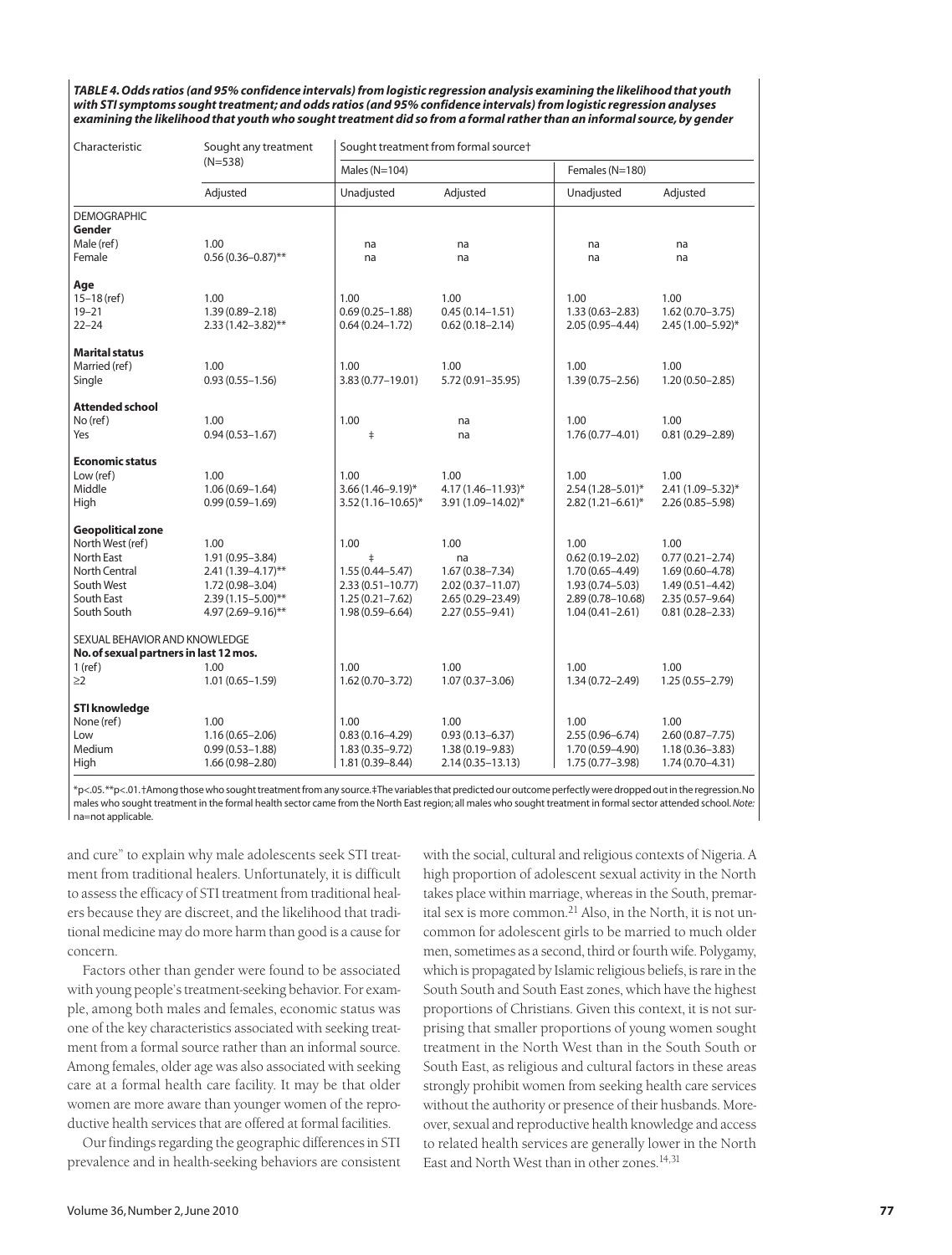There are a few study limitations that should be noted. First, the data are based on self-reports of STI symptoms, which is particularly problematic for young women, given that many of the symptoms are fairly common and some, such as genital itching, may be unrelated to STIs. However, a greater proportion of females with genital itching than of their male counterparts sought treatment (76% vs. 60%), which is somewhat surprising given previous findings that women in general do not seek STI treatment for genital itching because they consider it normal and related to the menstrual cycle.23,24 In addition, few young people reported having had any STI symptoms, and because of the small sample, the findings must be considered with caution.

Despite these limitations, our findings have important implications for public health in Nigeria. Foremost, the results highlight the need to target males and females differently for STI treatment services. STI services in the majority of adolescent reproductive health programs are provided as part of a wider package of reproductive health services. Alternatively, STI diagnosis and treatment have been integrated into preexisting antenatal, family planning, postabortion and, in some cases, outpatient services. Although such delivery models may be beneficial to females, they could be having the opposite effect on males by placing STI services in female-oriented settings. Thus, programs and policies aimed at making males more comfortable in government clinics need to be developed, to draw them from such informal sources of care as traditional healers. It may be useful to develop male-only clinics or to designate certain sections of health facilities where males could be treated by male doctors and nurses. In addition, reproductive health communication programs and printed materials that contain images of young men may help promote clinics as male-friendly spaces.

On the other hand, although females were more likely than males to seek STI treatment from formal sources rather than informal ones, they were far less likely than males to seek treatment at all, particularly in the North West zone. Consequently, targeted programs and policies should be developed to promote STI treatment seeking among young women, which could include education about symptom terminology, rather than disease terms, and lessons for women on how to discuss STI symptoms with someone they trust.

Because socioeconomic status was a significant predictor of adolescents' decision to seek treatment at government clinics, new cost-effective strategies may need to be developed to attract adolescents to these locations. One such strategy developed in other contexts is the targeted distribution of vouchers that entitle the holder to a no-cost service at a private or public clinic. Such voucher programs have been successfully used in Nicaragua and in Kenya.32

Finally, our findings suggest that there is a need to find ways to work with traditional healers to treat adolescents effectively. A good approach would be to educate traditional healers to recognize various STIs and to require them to provide basic treatment and refer adolescents to formal systems of care. In performing this role, they would be provided with clear guidelines about specific formal treatment centers and health care providers that would see their clients.20

#### **REFERENCES**

**1.** Adler MW, Sexually transmitted disease control in developing countries, *Genitourinary Medicine,* 1996, 72(1):83–88.

**2.** World Health Organization (WHO), *Weekly Epidemiological Records,* 1998, Vol. 73, No. 26.

**3.** WHO, *Global Prevalence and Incidence of Selected Curable Sexually Transmitted Infections: Overview and Estimates,* Geneva: WHO, 2001.

**4.** Brabin L et al., Reproductive tract infections and abortion among adolescent girls in rural Nigeria*, Lancet,* 1995, 345(8945):300–304.

**5.** Ikimalo J et al., Sexually transmitted infections among Nigerian adolescent schoolgirls, *Sexually Transmitted Infections,* 1999, 75(2):121.

**6.** Kleinman A, *Patients and Healers in the Context of Culture: An Exploration of the Borderline Between Anthropology, Medicine, and Psychiatry,* Berkeley, CA, USA: University of California Press, 1980.

**7.** Mmari K and Magnani R, Does making clinic-based reproductive health services more youth-friendly increase service use by adolescents? Evidence from Lusaka, Zambia, *Journal of Adolescent Health,* 2003, 33(4):259–270.

**8.** Dehne K and Riedner G, *Sexually Transmitted Infections Among Adolescents: The Need for Adequate Health Services,* Geneva: WHO, 2005.

**9.** Brugha R and Zwi A, Sexually transmitted disease control in developing countries: the challenge of involving the private sector, *Sexually Transmitted Infections,* 1999, 75(5):283–285.

**10.** Msiska R et al., Understanding lay perspectives: care options for STD treatment in Lusaka, Zambia, *Health Policy and Planning,* 1997, 12(3):248–252.

**11.** Nichter M, Self-medication and STD prevention, *Sexually Transmitted Diseases,* 1996, 23(5):353–356.

**12.** Barkat A et al., *Adolescent Sexual and Reproductive Health in Bangladesh: A Needs Assessment,* Dhaka, Bangladesh: International Planned Parenthood Federation and Family Planning Association of Bangladesh, 2000.

**13.** Webb D, *Adolescence, Sex and Fear: Reproductive Health Services and Young People in Urban Zambia,* Lusaka, Zambia: Central Board of Health/United Nations Children's Fund, 1997.

**14.** National Population Commission (NPC) and ORC Macro, *Nigeria Demographic and Health Survey 2003,* Calverton, MD, USA: NPC and ORC Macro, 2004.

**15.** Zambezi R et al., *Adolescent Sexual Reproductive Health in Peri-Urban Lusaka,* Lusaka, Zambia: CARE International, 1996.

**16.** Mfono Z, Teenage contraceptive needs in urban South Africa: a case study, *International Family Planning Perspectives,* 1998, 24(4):180–183.

**17.** Kim YM, Marangwanda C and Kols A, Quality of counselling of young clients in Zimbabwe**,** *East African Medical Journal,* 1997, 74(8):4–5.

**18.** Huntington D, Lettenmaier C and Obeng-Quaidoo I, User's perspective of counseling training in Ghana: the "Mystery Client" trial, *Studies in Family Planning,* 1990, 21(3):171–177.

**19.** Temin MJ et al., Perceptions of sexual behavior and knowledge about sexually transmitted diseases among adolescents in Benin City, Nigeria, *International Family Planning Perspectives,* 1999, 25(4):186– 190 & 195.

**20.** Ogunbanjo BO, Sexually transmitted diseases in Nigeria: a review of the present situation, *West African Journal of Medicine,* 1989, 8(1):42–49.

**21.** Fatusi A and Blum RW, Predictors of early sexual initiation among a nationally representative sample of Nigerian adolescents, *BMC Public*